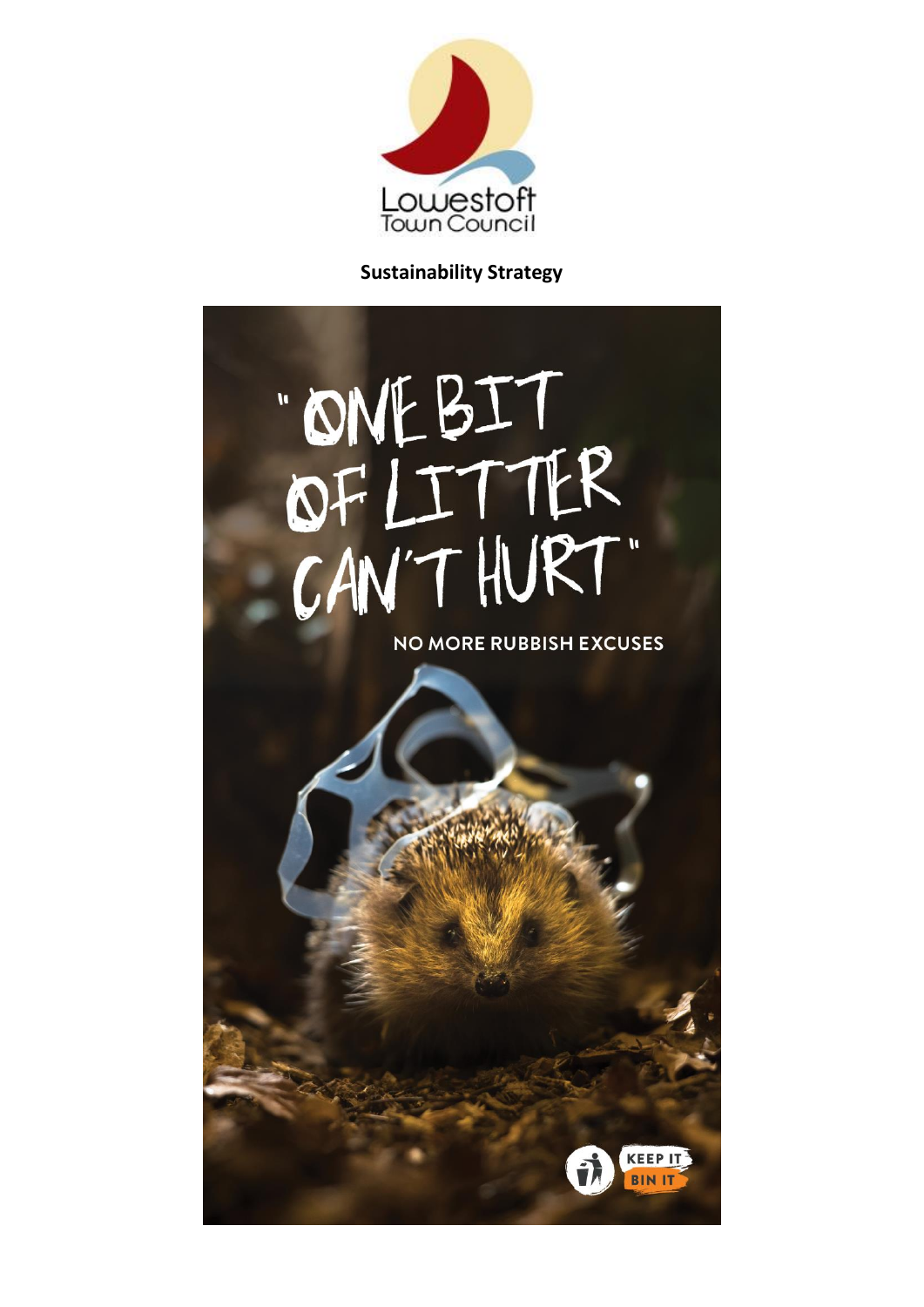#### **About our Sustainability Strategy**

The Town Council has declared a climate emergency. It did so in recognition

that everyone needs to play their part in addressing the current crisis and that we all have to start somewhere.

We are a large Town Council but there are many bigger local authorities and we know that our potential impact is limited by our powers and resources.

However, by doing what we can within our own remit plus working with the community, partners and other public service providers, we can achieve much more.

The question of sustainability is a complex but important one. We will not always get it right not least because accessible and relevant expertise, information and technology are not always sufficiently developed to address all the needed major changes in the everyday practices of most people and organisations.

The pressures on this Council are considerable but we know that in order to contribute positively to current and future generations, we need to move on with change as rapidly as we reasonably and surely can.

Our Sustainability Strategy takes account of our climate emergency declaration, which involves moving toward having a zero impact on our climate.



We will interpret sustainability as meeting the needs of the present without compromising the ability of future generations to meet their own needs.

We will apply this socially, environmentally and economically.

We will interpret this in the context of Lowestoft, and our services, facilities, powers and resources, and this will change as the world around us changes.

Our Sustainability Strategy is our highlevel plan which will help us to:

Tread lightly on the planet and do our bit to help it to flourish

Treat people decently and provide ethical and fair

At its Full Council meeting on 27

October 2020, the Town Council committed to becoming a 'net zero' authority

 $\frac{1}{\sqrt{2}}$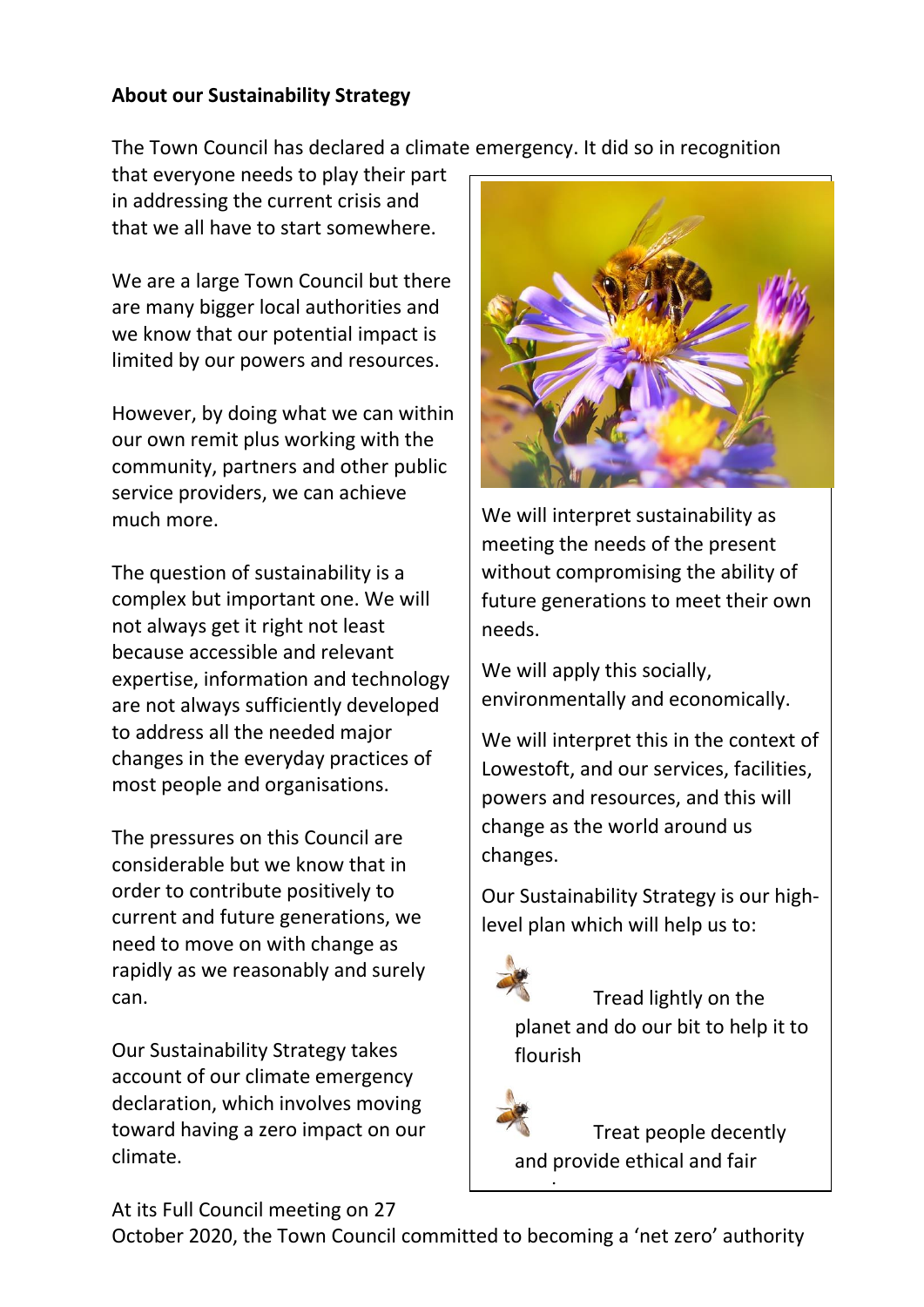by 2030. Net zero refers to the balance between the amount of greenhouse gas produced and the amount removed from the atmosphere. Net zero is achieved when emissions do not exceed the amount taken away.

## **What is our Sustainably Strategy?**

In recognition of the connections between social, environmental and economic activities in successfully delivering sustainability, we will progress measures which aim to make a social, economic and environmental difference to:

## **1. Vulnerable people**

**What have we done so far?** Provided grants to community support organisations Introduced the real national living wage Maintained open spaces which are free for all Maintained leisure facilities which are free for all Trained staff in mental health Increased access to defibrillators Planning community orchards Contributed to food delivery during the pandemic Worked with partners on homelessness and anti-social behaviour

## **2. Healthy-living and well-being**

# **What have we done so far?** Maintained and developed new open spaces and introduced areas for increased social interaction and separate areas for quiet reflection Improved and increased play area equipment Maintained leisure facilities and funded sports clubs Trained staff in mental health and first aid Increased access to defibrillators Planned community orchards Contributed to food delivery during the pandemic Organised and supported community events Encourage and promote 'shop locally' Promote cycling and walking as an active and alternative form of transport.

# **3. Respect for equality and diversity including opportunities for learning, and gender equality and empowerment of all women and girls**

#### **What have we done so far?**

Adopted Council Equality and Diversity Policy Maintained Council services and facilities open to all insofar as reasonably possible Promoted and budgeted for democratic elections Established fair recruitment practices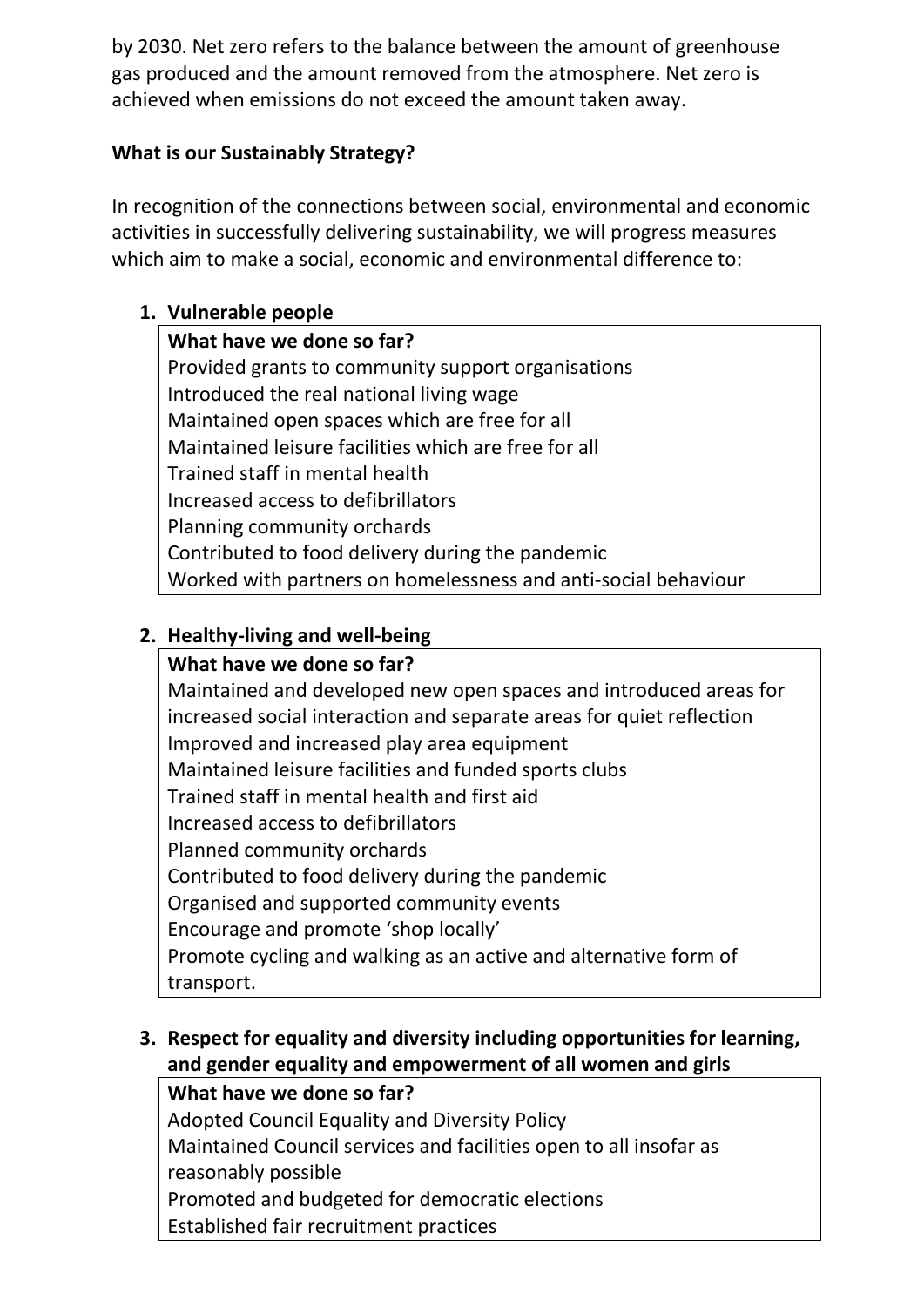Trained councillors and staff in equality and diversity Reviewing Council equality and diversity practices Obliged Friends of Groups, volunteers and contractors to act inclusively and fairly

## **4. The availability of safe and healthy public facilities, infrastructure and services**

**What have we done so far?** Adopted Council Health and Safety Policy Established suitable compliance checks and grounds maintenance arrangements Appointed Health and Safety consultants where needed Planned ecology assessments for ponds Planned fountains in parks (to reduce one-use plastic) Established toilet working group Considering compostable toilets

## **5. Sustained, inclusive and sustainable economic growth, innovation and decent employment**

#### **What have we done so far?**

Contributed to partnership projects and plans aimed at economic regeneration

Supported businesses during the pandemic

Facilitated the use of our parks and open spaces for commercial operations

Planned recruitment to sound Council posts on fair terms Worked with Lowestoft Vision and supported the Bid Levy area Worked on plans to regenerate the Town Hall and the Heritage Action Zone including the Triangle Market

#### **6. Lowestoft's safety and resilience**

#### **What have we done so far?**

Planned recruitment of community wardens Established Community Safety Committee Worked with anti-social behaviour officers and police officers Funded CCTV and transferred the service to East Suffolk Council Fulfilled our duty to consider Crime and Disorder when making decisions, including recommendations on planning matters Developed and supported Friends of Groups Maintained and considering expanding Public Space Protection Orders

# **7. Urgently addressing climate change and its impact**

**What have we done so far?** Declared climate emergency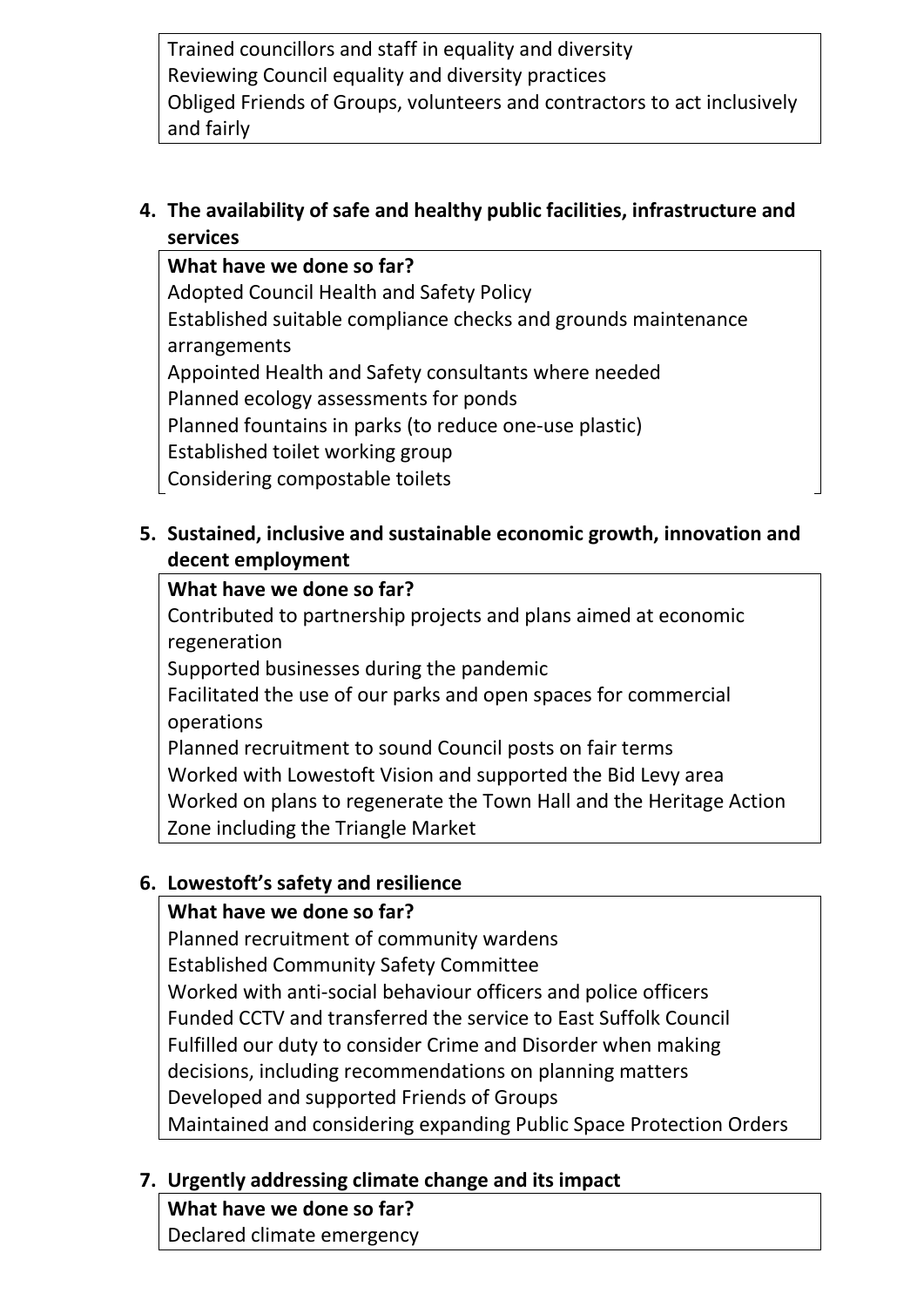Established Climate Emergency and Ecological Committee Complied with our duty to consider biodiversity in relevant decisions Committed to making biodiversity a high priority in all our open spaces Conducted audit and improved office practices, including reduced paper and plastic waste and reduced work travel

Engaged with younger people in initiatives to promote climate change.

Trialled electric vehicles for work travel

Responding to Suffolk Wildlife Trust advice and specialist environmental surveys

Undertaken pond ecological assessments

Developing Neighbourhood Plan which majors on protecting green space and increasing biodiversity and encouraging sustainable forms of transport.

Working with contractors on better environmental practices including reduced use of pesticides

# **8. Urgently contributing to the sustainable use of water and management of waterways**

## **What have we done so far?**

Undertaken pond ecological surveys Conducted litter-picks to decrease water pollution Implemented better watering practices for new trees and plants Maintained assets for water preservation, health and safety Maintained and emptied bins to reduce risks of water contamination Improved management of water including addressing algal bloom Planned water fountains to reduce coastal plastic pollution

**9. Urgently contributing to the protection, restoration and sustainable use of terrestrial ecosystems including addressing the lack of tree coverage, biodiversity and green space, and halting (and reversing where reasonably possible) land degradation and inappropriate development** 

# **What have we done so far?**

Let grass grow longer in some areas

Targeted open spaces for increased biodiversity

Implemented policy of planting two trees for every one lost

Planted more trees and planning more

Using sustainable products where possible for new facilities Increasing sophisticated decisions about tree and other planting to take account of biodiversity

Developing Neighbourhood Plan and planning decisions prioritise protection of open green spaces and safeguard the preference of brownfield over green development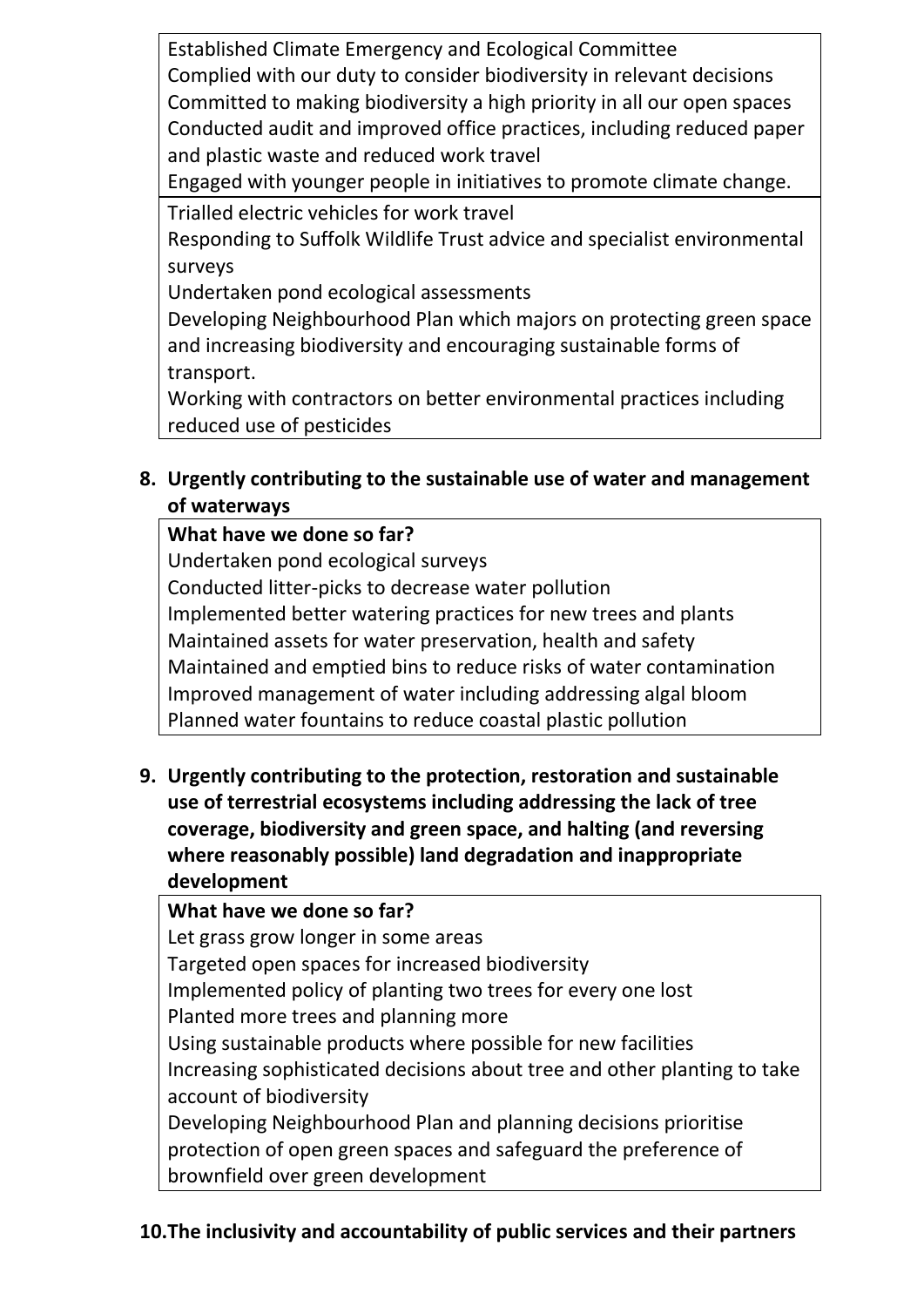**What have we done so far?** Comply with local authority transparency and accountability requirements including meetings in public and audit Provide full-time officer for members of the public to contact with questions and concerns Provide information via website and social media (noting that not all can access electronic information) Budget appropriately Maintain comprehensive governance arrangements Maintain risk management including insurance Oblige commercial park users, Friends of Groups, and grant applicants to have appropriate policies Act as a community voice and hold other public services to account Developing a community engagement policy Planning community engagement and a review process for this Strategy

## **What next?**

Our starting points for helping us to deliver our Strategy are:

- 1. Confirming this Council's commitment to this Strategy and asking the community and partners whether we have set an appropriate high-level plan.
- 2. Conducting a 'materiality assessment' asking the community and other organisations for input on what we should be reporting on? This might include carbon emission levels, the area of land managed for biodiversity, money invested and saved on environmental initiatives and a range and ethical matters such as the number of workers paid at or above the national real living wage.
- 3. Determining our existing carbon footprint.
- 4. Determining how we assess and report our progress on reducing our carbon footprint and achieving other agreed measures
- 5. Setting our targets and reporting stages in such a way that it enables our staff and anyone assisting them on delivering the Strategy to progress the day-to-day work of improving performance.
- 6. Reviewing our assumptions and adjusting our direction accordingly when conditions change.

#### **Date of adoption by Full Council: July 2020. Reviewed May 2021, July 2021 and May 2022. Next review date May 2023.**